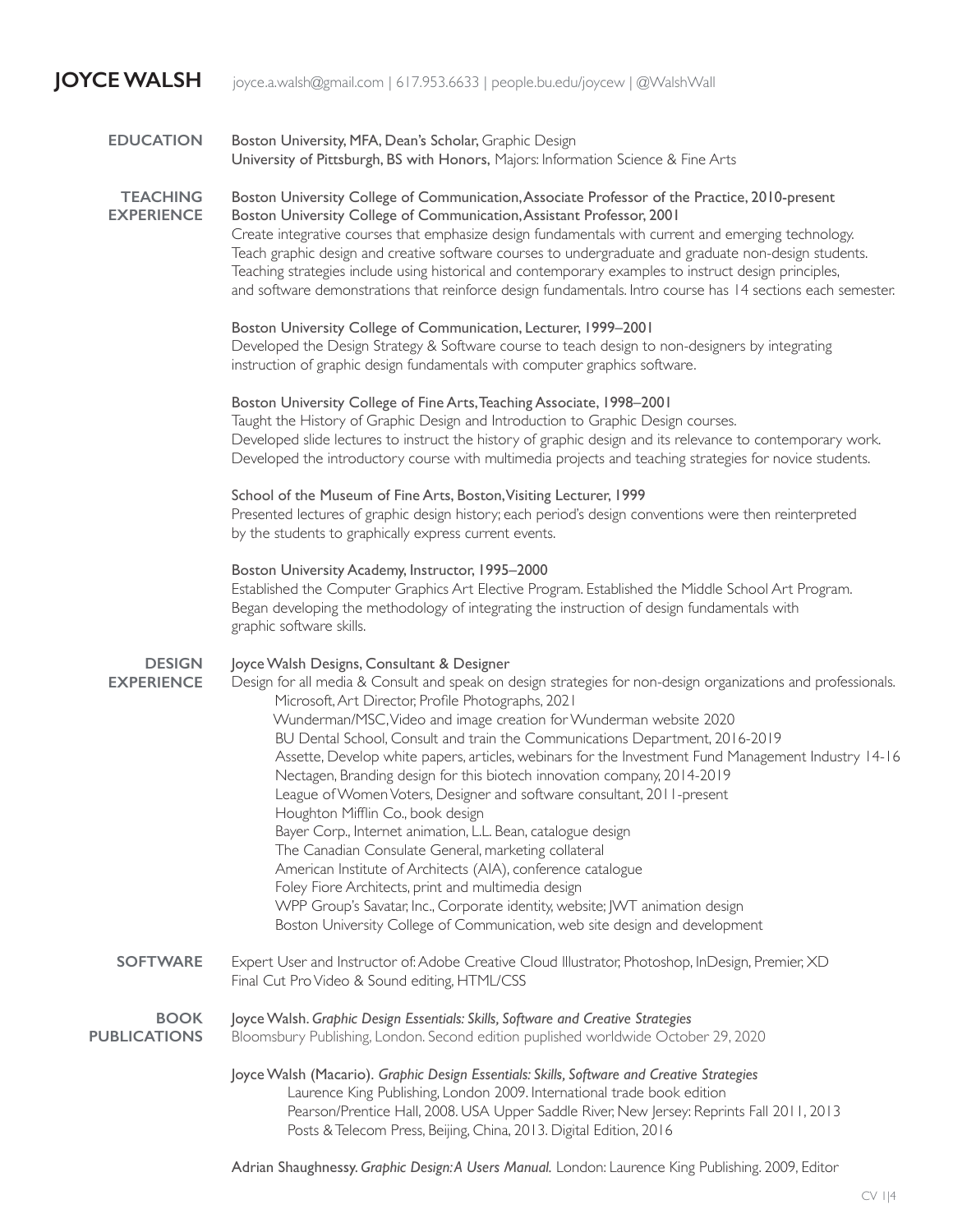**JOYCE WALSH** joyce.a.walsh@gmail.com | 617.953.6633 | people.bu.edu/joycew | @WalshWall

Mark Boyce. *Sizes May Vary, A Workbook for Graphic Design.* London: Laurence King Publishing, 2008. Editor Otto Lerbinger. *Corporate Communication: An International and Management Perspective.* Wiley Blackwell, Developed diagrams for this book. Fall 2017. **BOOKS, cont.**

> Andrea Wilkinson and David Gardener. *The Means by Which We Find Our Way.* (63, 189-190). Hamilton, New Zealand: Ramp Press Winter. 2008. Essay and design selected for the book which was based on an international design exhibition that was curated at the School of Media Arts Institute of Technology, Hamilton, New Zealand.

Otto Lerbinger. *Corporate Public Affairs: Interacting With Interest Groups, Media, And Government* (Lea's Communication Series), Mahwah, New Jersey: Lawrence Erlbaum Associates, 2006. Developed and produced several diagrams for this book, one of the diagrams is featured on Amazon. March 2005.

Adrian Shaughnessy. *How to Become a Graphic Designer Without Losing Your Soul.*  London: Laurence King Publishing, 2005. Editor: edited the manuscript for the US audience 2005.

Mark Boyce. *Allocated Space, Formats & Systems for Communication.*  London: Laurence King Publishing, 2008. Advised on concept, content and modifications for UK and US editions. November 2006.

Mark Gatter. *Software Essentials for Graphic Designers.* London: Laurence King Publishing, 2006. Advised on concept, technology and content. November 2004.

*Fonts by the Numbers, Investment Writing.* Susan Weiner Investment Writing website. April 26, 2016 **PERIODICAL & ONLINE ARTICLES**

*The Client-Savvy Colors That Make Presentations More Effective,* Advisor Perspectives, July 7, 2015

*15 Ways to Make Investment Reports Easier to Read,* Advisor Perspectives, August 18, 2015

*Do Your Client Reports Need a Makeover?,* Think Advisor, October 6, 2015

*Are Your Client Reports Brand-boosters or Brand-busters?,* Advisor Perspectives, November 2, 2015

*First Impressions Matter: The Importance of Color in Investment Management Presentations and Reporting,* Boston, January 2015. White Paper developed for Assette as part of a project to establish the client as a thought-leader in design strategies for the Investment Fund Management Industry.

*First Impressions Matter: The Importance of Typography in Investment Management Presentations and Reporting,* Boston, April 2015. White Paper developed for Assette as part of a project to establish the client as a thought-leader in design strategies for the Investment Fund Management Industry.

*First Impressions Matter: Optimizing Information Organization and Design for Investment Industry Reports and Presentations,* Boston, July 2015. White Paper developed for Assette as part of a project to establish the client as a thought-leader in design strategies for the Investment Fund Management Industry.

*Joyce Walsh Macario, "How to Design a Successful Logo." COMTalk*  (Fall 2009): 4-7 Boston University. Article for the Faculty Focus feature of the College of Communication Alumni magazine featuring ten designs by alumni that are published in Graphic Design Essentials.

Andrea Wilkinson and David Gardener. "The Means by Which We Find Our Way (Observations on Design)." *TYPO,* Issue 32 (2008): 84-89 Czech Republic, Vydavatelstvi Publisher. Typo is an international design journal published in English and Czech. Design was selected for an article about an international design project.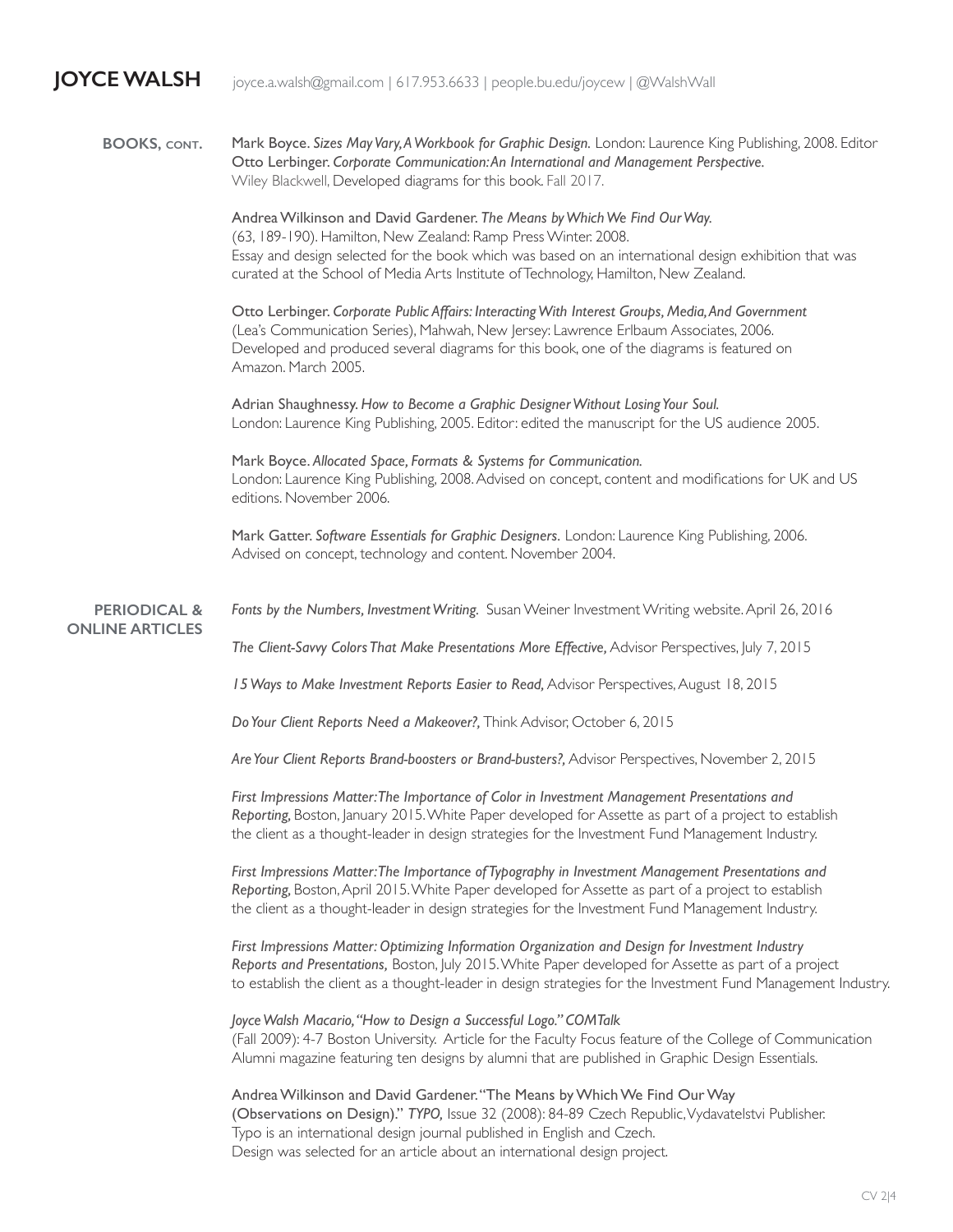## Keynote Address, Teaching with Technology Conference,"Engage & Build Knowledge with Multimedia Expression," Boston University September 26, 2018 Consulted with faculty across the University to enable them to include multimedia in their courses. **LECTURES & PRESENTATIONS**

Presentation Educational Innovation Conference, Conference, Presenter "Integrating Visual Literacy with Multimedia Skills," May 3, 2018 Coincided with being awarded BU's first Digital Learning & Innovation Digital & Multimedia Ambassador

AIGA Design Educators Conference, USC School of Cinematic Arts, "How to Teach Design to Non-Design Students and Create Programs for Non-Designers" Developed and presented a workshop on methods for teaching design to non-designers & how to build this type of curriculum and program. June 1, 2017

Webinars for PAICR, Professional Association for Investment Communication Resources Multimedia presentations on design strategies for investment fund management professionals: "The Importance of Color in Marketing and Client Communications", Jan 30, 2015 "The Importance of Fonts in Marketing and Client Communications", April 24, 2015 "Information Organization and Design in Investment Reports and Presentations", July 22, 2015

Guest Lecture CS App Development class CS214, Spoke on App design strategies for Mark Crovella, Chair of the Computer Science Dept., April 14, 2014

Guest Lecture, Affordable Housing and Community Development Communicators Peer Group Spoke on web development strategies. Jan 14, 2014

Web Design Strategies Presentation The Affordable Housing & Community Development Communicators. This is a second group of 20 professional communicators who work for state agencies, nonprofit organizations and community development corporations in the areas of affordable housing and community/ economic development. Feb 10, 2014

Multimedia Lecture, New England Scholastic Press Association Multimedia presentation on the Ten Principles of Graphic Design, Each May, 2006-2014

Guest Lectures, Metropolitan College Advanced Media Writing class Corporate Branding and Typographic Design for all Media, Spring and Fall semesters, 2009-2012

Guest Lecture, The World of Communication, CO 101 Multimedia presentation on design and new media developments in the communication industry. Oct. 1, 2009

Presenter, Center for Excellence in Teaching, First Innovations in Teaching Seminar Presented the methodology of *"Graphic Design Essentials: Skills, Software and Creative Strategies,"* March 2009

Guest Speaker, Science Journalism Graduate Seminar, Webzine Design Optimization, October 2006

New Media Training Seminars, ISM Travel & Leisure Marketing Presented three multimedia seminars on InDesign to 12 creative professionals who were transitioning from Quark to InDesign. Boston, January & February 2006

Keynote Speaker, New England Scholastic Press Association NESPA Annual Conference, *"The Do's and Don't of Design in Journalism"* Multimedia presentation. May 5, 2005